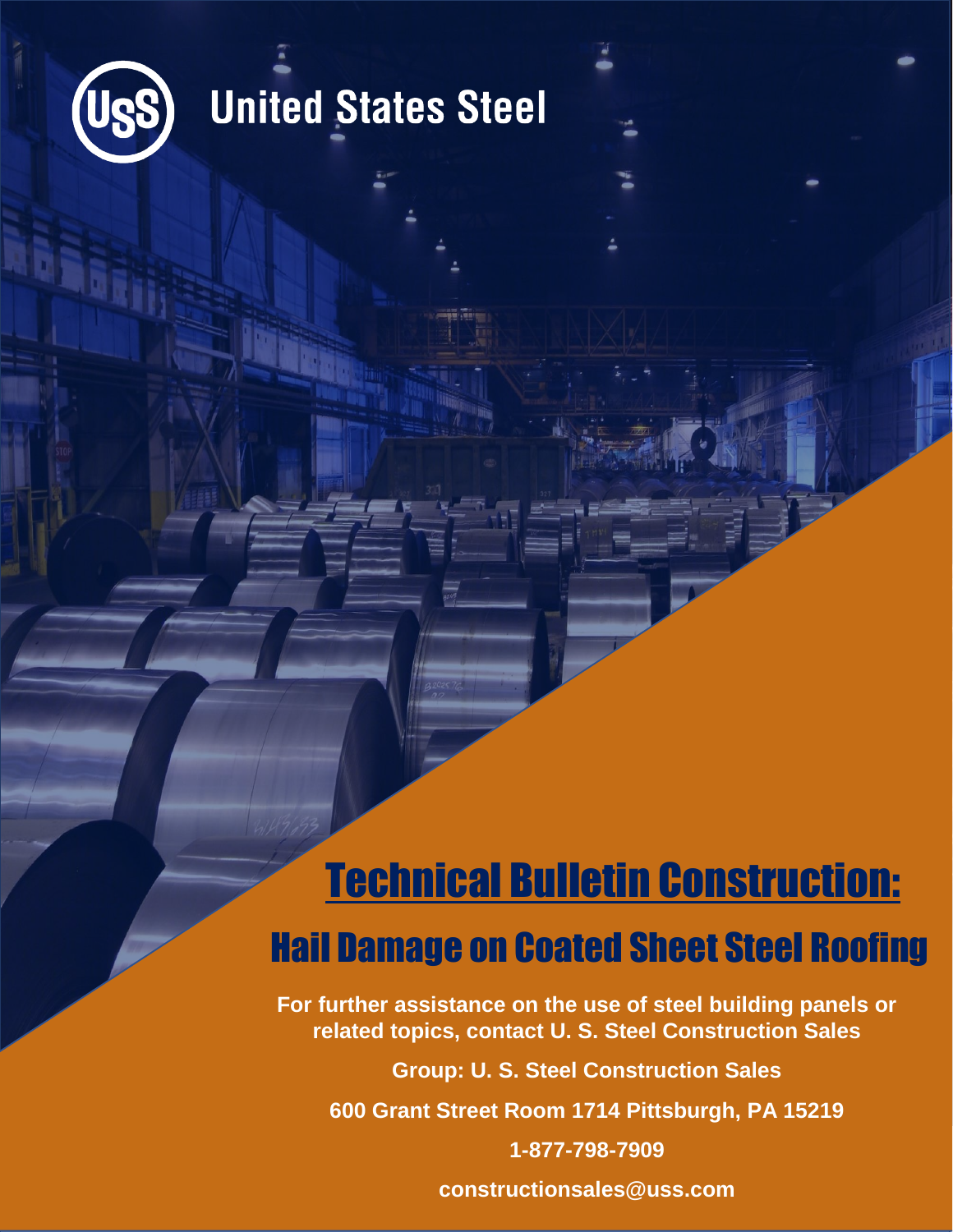# HAIL DAMAGE ON COATED SHEET STEEL ROOFING

The material in this paper is intended for general information only. Any use of this material in relation to any specific application should be based on independent examination and verification of its unrestricted availability for such use, and a determination of suitability for the application by professionally qualified personnel. No license under any United States Steel Corporation patents or other proprietary interest is implied by the publication of this paper. Those making use of or relying upon the material assume all risks and liability arising from such use or reliance.



For further assistance on the use of steel building panels or related topics, contact U. S. Steel Construction Sales Group:

> U. S. Steel Construction Sales 600 Grant Street Room 1714 Pittsburgh, PA 15219 1-877-798-7909 constuctionsales@uss.com



#### **Hail Damage**

Each year, hail causes about 1.6 billion dollars' worth of damage to residential roofs in the United States<sup>1</sup>. Hailstorms are most concentrated in the southern and central plains states but have been observed almost everywhere that thunderstorms take place. Hailstorms can potentially cause damage to any exposed objects, especially when hailstone diameters exceed one inch. The level of hail damage depends on the size, density, falling velocity and distribution of the hailstones, as well as the climate and the building structure. Roofs are very susceptible to damage. Hailstones can cause more damage to low slope roofs than to high slope roofs, because the most damage occurs at a 90-degree angle impact. Therefore, a steep slope (6:12 and greater) will improve the impact resistance of a roof <sup>1</sup>. In general, hailstone damage can be categorized into two types: aesthetic damage and functional damage. Aesthetic damage is simply damage that has an adverse effect on appearance but does not affect the performance of the roof. Functional damage results in diminished water-shedding ability and a reduction in the expected service life of the roof.

#### **Impact Resistance of Roofing Material**

The most effective way to reduce hail damage is to use impact resistant materials for roofing applications. Underwriters Laboratory has developed a test, UL 2218, to evaluate the impact resistance of roofing material. This test evaluates materials by dropping a steel ball onto the roofing panel twice at the same location. The material must show no evidence of fracture, cracking, splitting or any other failure, which would result in an opening of the roofing material. The sizes of the steel balls are from 1.25 inches to 2.00 inches. Four impact levels are defined in Table I. Class 4 is the most impact resistant. Class 1 is the least impact resistant. The Institute for Business & Home Safety (IBHS) has recommended UL2218 Class 3 or 4 products in hail-prone regions  $2$ .

#### **Table I. UL 2218 Class Rating Description <sup>3</sup>**

| Rating  | Diameter of Steel Ball<br>(in) | Drop Distance (ft) | Specification |
|---------|--------------------------------|--------------------|---------------|
| Class 1 | 1.25                           | 12                 | No crack      |
| Class 2 | 1.50                           | 15                 | No crack      |
| Class 3 | 1.75                           |                    | No crack      |
| Class 4 | 2.00                           | 20                 | No crack      |

<sup>&</sup>lt;sup>1</sup> Federal Alliance for Safe Home, "Blueprint for Safety: Hail", www.blueprintforsafety.org

<sup>2</sup> Institute for Business & Home Safety, www.ibhs.org

<sup>3</sup> Underwriters Laboratory, UL 2218, "Impact Resistance of Prepared Roof Covering Materials", 2002.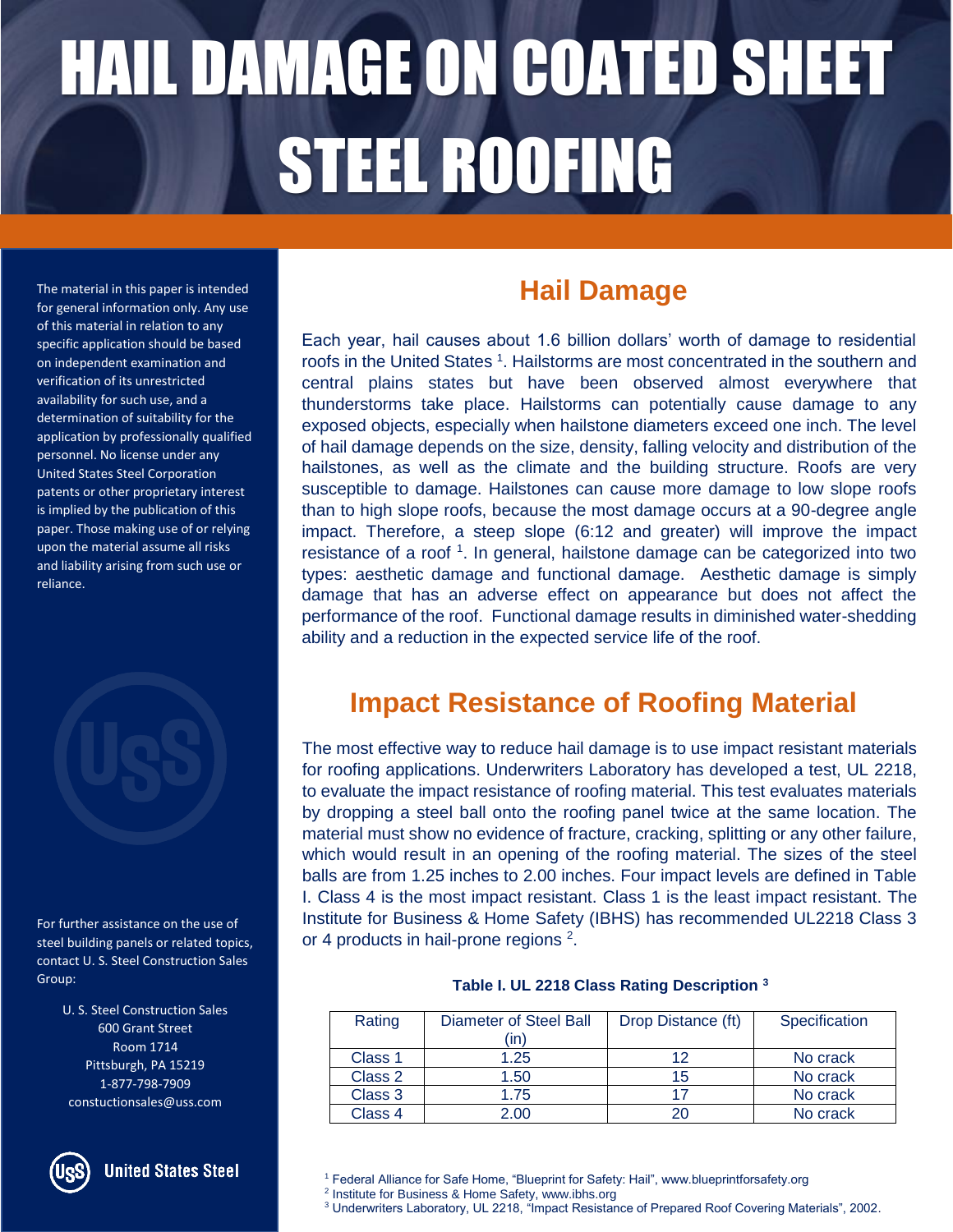# HAIL DAMAGE ON COATED SHEET STEEL ROOFING

The material in this paper is intended for general information only. Any use of this material in relation to any specific application should be based on independent examination and verification of its unrestricted availability for such use, and a determination of suitability for the application by professionally qualified personnel. No license under any United States Steel Corporation patents or other proprietary interest is implied by the publication of this paper. Those making use of or relying upon the material assume all risks and liability arising from such use or reliance.

For further assistance on the use of steel building panels or related topics, contact U. S. Steel Construction Sales Group:

> U. S. Steel Construction Sales 600 Grant Street Room 1714 Pittsburgh, PA 15219 1-877-798-7909 constuctionsales@uss.com

**United States Steel** 

### **Dent Resistance of Hot-Dip Galvanized and GALVALUME Coated Sheet Steel**

There are many different types of metal roofing materials. Although they might There are many different types of metal roomig materials. Although they might<br>have the same UL2218 rating, the dent resistance could be different. Most common metal roof materials are hot-dip galvanized (HDG) or GALVALUME<sup>® 4</sup> Coated Sheet Steel, which are either zinc or aluminum-zinc alloy coated steel respectively. The dent resistance of the coated sheet steel is proportional to the square of the yield strength multiplied by the fourth power of the sheet thickness of the steel substrate, and is independent to the metallic coating:

Dent resistance  $\infty$  (Yield Strength)<sup>2</sup> x (Sheet Thickness)<sup>4</sup>

Figure 1 shows the approximate relative dent resistance of various sheet products. For this plot, the relative dent resistance of a given coated sheet steel was calculated by varying the yield strength and sheet thickness in comparison to the dent resistance of a steel sheet with 33ksi (ksi=1000psi) yield strength and 0.014 inch of thickness. Increasing the sheet thickness has a significant effect on increasing dent resistance at higher yield strengths.